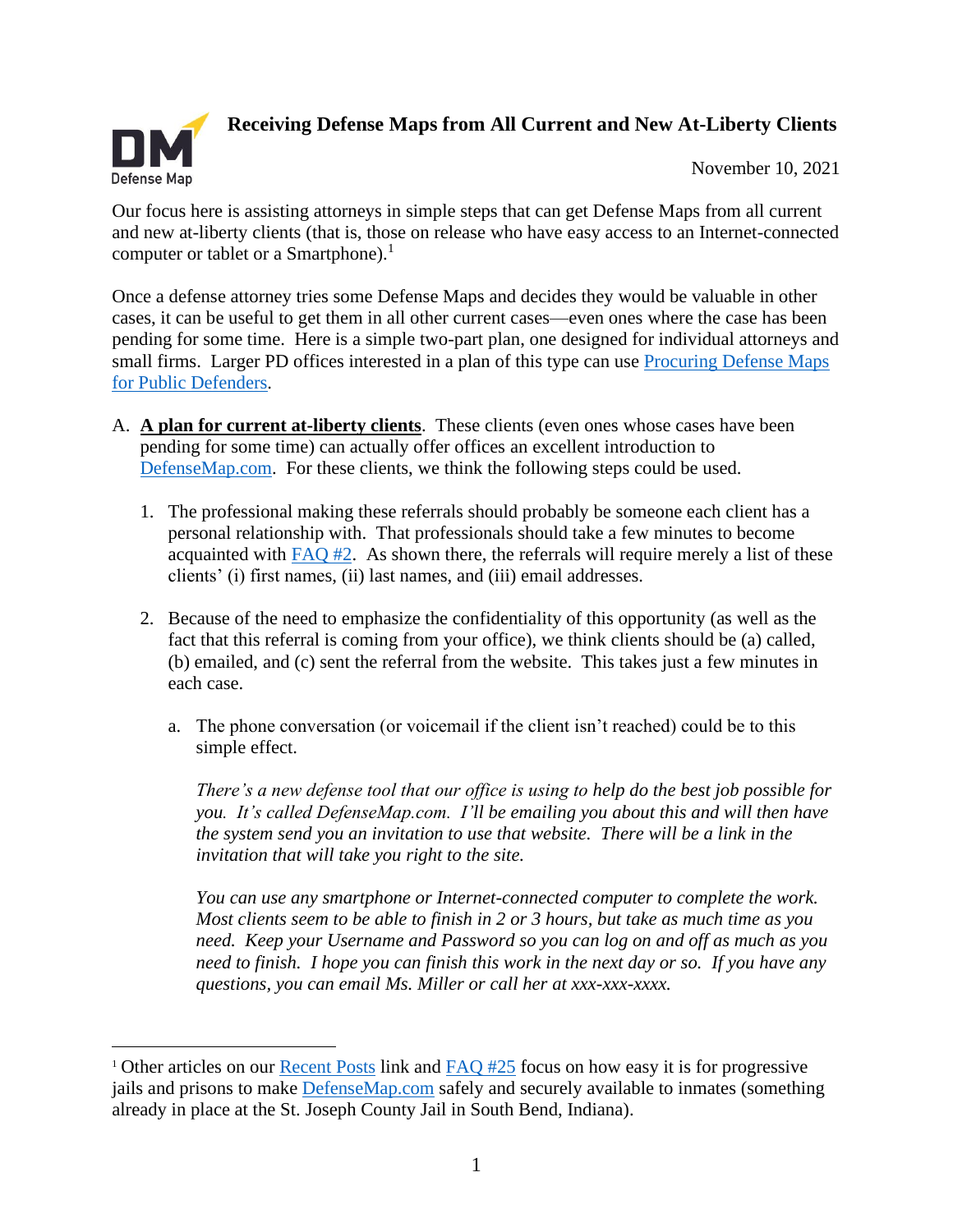*Thanks very much.* 

b. Follow-up email.

*Subject line: Referring you to use DefenseMap.com.* 

*Body of email:* 

*Mr. Anderson:*

*As I mentioned on the phone, in a few minutes I'll be having the confidential website DefenseMap.com email you an invitation to complete a Defense Map. This is a new tool we are using in our representation of clients to help do the best job possible for them.* 

*You'll see in that message a link you can use to get to this work and complete it on any Internet-connected computer or smartphone. The work on this confidential site usually takes 2 or 3 hours, but you can put in as much time as you want. Please keep a copy of your username and password so you can log on and off as much as you want.* 

*I hope you'll try to finish this work in the next day or so. And when you do finish, you'll see a link on the Conclusion Page to automatically get your Map to us. Just click on that link—and if you're asked there for an email address to get your Map to us, just enter my email: Terry.Arnold@AJYLaw.net.* 

*I'll review your Defense Map, and I encourage you to do so, too. You can even log back on to give more information.* 

*Feel free to be in touch if you have any questions about this.*

*Cordially,*

*Terry Arnold Attorney at Law*

- 3. The referral can then easily be made from the link in the left margin of the professional account. Again, the first name, last name, and email address for each client are all that's required. You'll receive an email each time one of these Maps is either completed or updated. Clients who've not finished a Map within, say, a week can be called and prompted.
- 4. From your professional accounts, everyone in your office will be able to share particular Maps with anyone else with a professional account. This allows for easy case management and professional collaboration.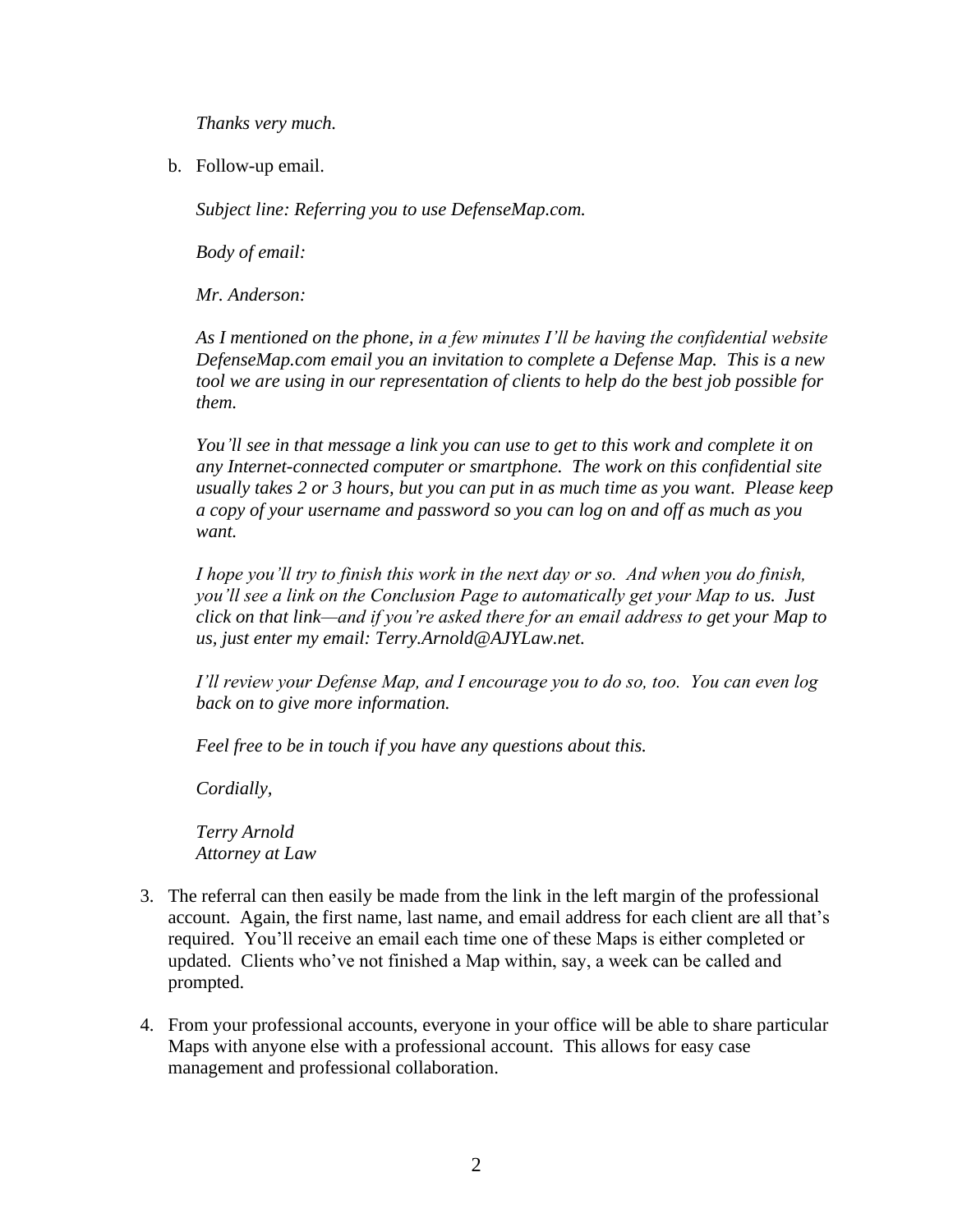## B. **A plan for new at-liberty clients at the time the office is appointed**.

- 1. We think new clients should be invited to complete a Map as soon as possible. This can be at their first appointment, but it can even before that.
- 2. The attached handout (*5 Things You Can Do to Help Your Defense*) may be of help. Obviously it should be adapted to the practices of the particular office.
- 3. Offices could have in place a procedure for having a staff person (mitigation specialist, social worker, paralegal, etc.) read over each Map and prepare a memo of suggestions for the defender.

**Important final note**: You can contact us for assistance anytime through our [Helpline,](https://defensemap.com/#helpline) and your [Feedback](https://defensemap.com/feedback) would help us as well.